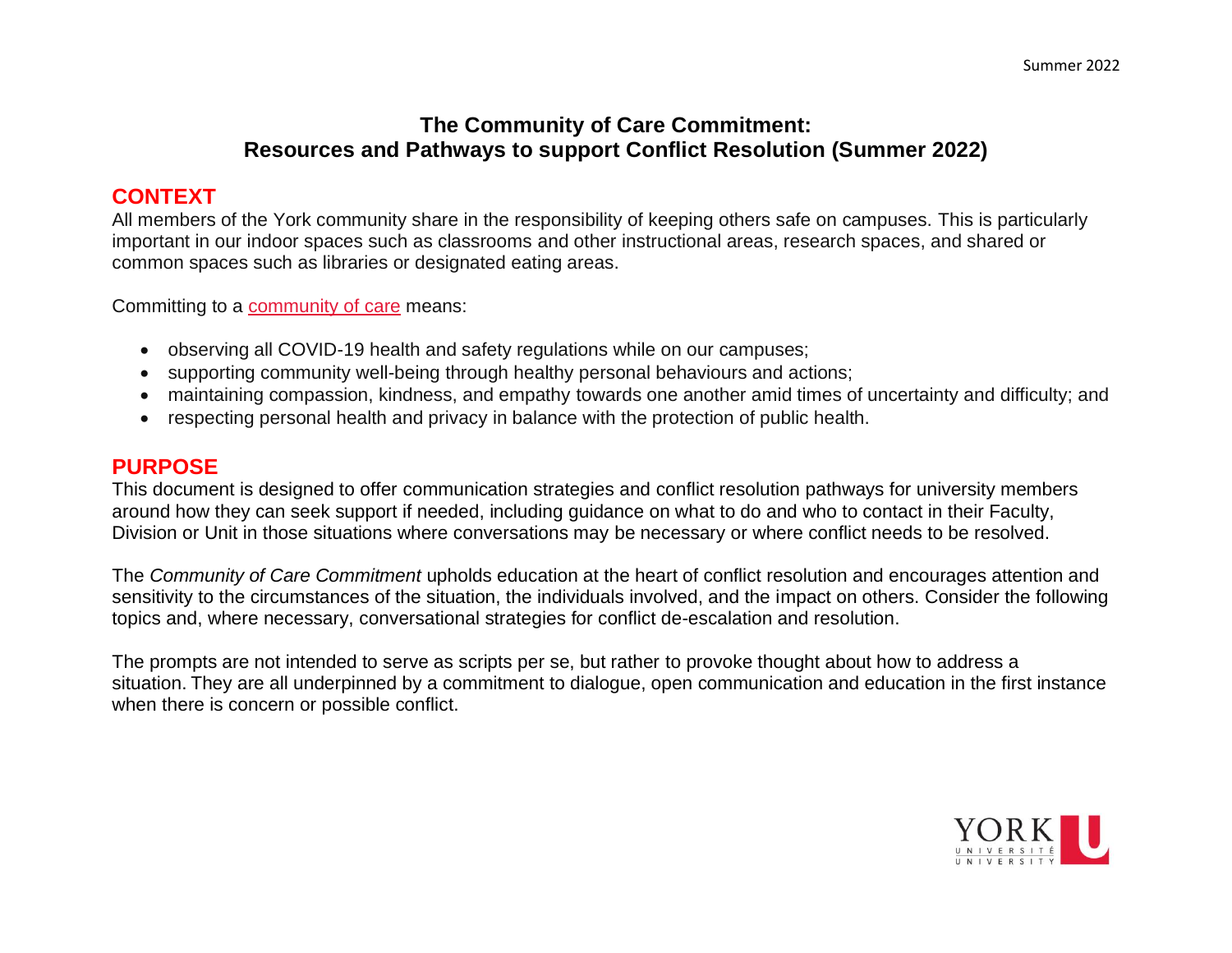| <b>Topic</b>                                                         | <b>What We Can't Do</b>                                                                                                                                                                                                                                                                                                                                                                                                | <b>What We Can Do</b>                                                                                                                                                                                                                                                                                                                                                                                                                                                                                                                                                         | <b>Conversational Prompt</b>                                                                                                                                                                                                                                                                                                                                                                                                                                                        |
|----------------------------------------------------------------------|------------------------------------------------------------------------------------------------------------------------------------------------------------------------------------------------------------------------------------------------------------------------------------------------------------------------------------------------------------------------------------------------------------------------|-------------------------------------------------------------------------------------------------------------------------------------------------------------------------------------------------------------------------------------------------------------------------------------------------------------------------------------------------------------------------------------------------------------------------------------------------------------------------------------------------------------------------------------------------------------------------------|-------------------------------------------------------------------------------------------------------------------------------------------------------------------------------------------------------------------------------------------------------------------------------------------------------------------------------------------------------------------------------------------------------------------------------------------------------------------------------------|
| General<br>Personal<br>Health<br>Information                         | No individual may request or<br>demand personal medical<br>information from another person<br>including, but not limited to,<br>inquiring about or asking for<br>verification of their vaccination<br>status.<br>No individual can deny another<br>individual access to a teaching,<br>learning or research space based<br>on assumptions about their<br>personal health information,<br>including vaccination status. | Remember and remind others that everyone has<br>a right to keep the details of their personal<br>health information private.<br>Consider if there are power differentials between<br>yourself and the other individual(s). Even if the<br>relationship is not marked by an obvious power<br>differential (e.g., peer-to-peer, student-to-<br>student), consider that even voluntarily<br>disclosing your own health information (e.g.,<br>vaccination status) may lead to an unspoken<br>expectation that the other individual(s)<br>reciprocates where they may not want to. | "We all share responsibility in keeping each<br>other safe. While on-campus, we must<br>observe health and safety protocols such as<br>self-screening and mask wearing. I respect<br>that your personal health information is<br>private and confidential information. I remind<br>you that we cannot request or demand that<br>information from another person."                                                                                                                   |
| <b>Masks</b>                                                         | York University community<br>members are not required to<br>provide proof of any of the<br>exemptions for mask wearing.                                                                                                                                                                                                                                                                                                | Remember and remind others that masks are<br>required when indoors on York's campuses.<br>However, some may be exempt from wearing<br>masks due to medical reasons.                                                                                                                                                                                                                                                                                                                                                                                                           | "I recognize that you may not be able to wear<br>a mask due an exemption. However, if that<br>is not the case, I ask for your help in keeping<br>everyone on campus safe. University policy<br>states that, while indoors, you are required to<br>wear a mask. If you need a mask, masks<br>can be acquired using your YU-card at<br>vending machines located across campus."<br>"I know wearing a mask may not be<br>comfortable, but it's an important way to<br>protect us all." |
| Awareness of<br><b>Current Public</b><br>Health<br><b>Guidelines</b> | We cannot target indviduals and/or<br>groups in the name of public health<br>surveillance.<br>In particular, we must be sensitive<br>to ways in which unconscious bias,<br>discrimination, and racism have<br>interwoven in and through the<br>pandemic and have                                                                                                                                                       | It is appropriate to reiterate current York<br>University policy in a classroom, research, or<br>other academic or administrative setting so long<br>as the manner in which the information is shared<br>is collective in nature.<br>That said, there may be some situations in<br>which it will be appropriate to have a private<br>one-on-one conversation (e.g., between a                                                                                                                                                                                                 | "So much has changed over the course of<br>the pandemic. But the one thing that hasn't<br>is that everything is changing all the time. I<br>know it's frustrating, but we do need to the<br>follow the health and safety protocol of the<br>University including *required protocol here*"<br>"This may be different from what you were<br>expecting, but we are all required to follow                                                                                             |

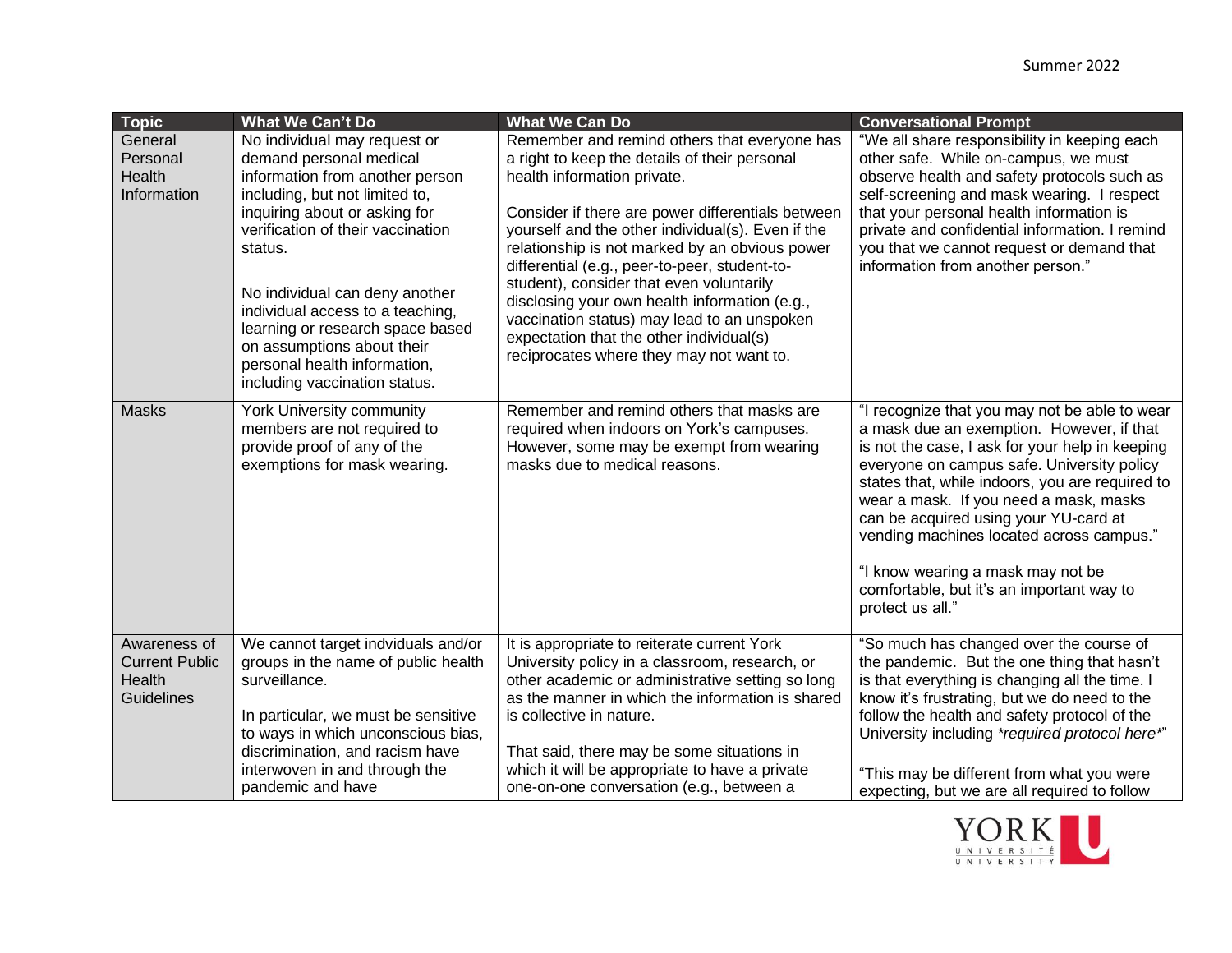|                                                                        | disproportionately impacted<br>Indigenous, racialized, and low-<br>income groups and communities.                                                                                                                                                                                       | manager and their staff member). Concerns at<br>the individual level should be addressed<br>according to the information below.                                                                                                                                                                                                              | the health and safety protocols of the<br>University including *required protocol here*"                                                                                                                                                                                                                                                                                      |
|------------------------------------------------------------------------|-----------------------------------------------------------------------------------------------------------------------------------------------------------------------------------------------------------------------------------------------------------------------------------------|----------------------------------------------------------------------------------------------------------------------------------------------------------------------------------------------------------------------------------------------------------------------------------------------------------------------------------------------|-------------------------------------------------------------------------------------------------------------------------------------------------------------------------------------------------------------------------------------------------------------------------------------------------------------------------------------------------------------------------------|
| Debating the<br>Validity of<br>Health and<br>Safety<br><b>Measures</b> | Campus security services provide<br>24/7 support to all members of the<br>university community. However,<br>while it may be tempting, we should<br>not immediately call on campus<br>security services when or where<br>conflict can be resolved through<br>dialogue and communication. | We must understand the return to campus as a<br>transitional process (not singular event),<br>requiring patience from all. It is appropriate to<br>make clear that the University has definitive<br>health and safety protocols, and set<br>expectations for all those on campus with<br>regards to observing health and safety<br>measures. | I see that you are frustrated and respect<br>your concerns. However, these are not my<br>rules, but rather those of the University,<br>during the pandemic and while on campus.<br>For the time being, can you please* desired<br>action here*? Afterwards we can either<br>calmly discuss this further or you can<br>consider following up with *first point of<br>contact*" |
| <b>Creating Own</b><br>Health and<br><b>Safety Rules</b>               | No university community member<br>may create their own guidelines<br>around health and safety that<br>conflict with York University policy<br>or procedure.                                                                                                                             | Be aware of and observe the University's health<br>and safety protocols at all times while on<br>campus and while engaging in activities in-<br>person. Remind others of the YU Better<br>Together website as a one-stop source for<br>information on what is and what is not permitted<br>on campuses.                                      | "York has defined health and safety<br>measures that must be observed by all who<br>come to campus and who participate in<br>activities in-person. Information about these<br>measures can be found on the Better<br>Together website. It is a valuable resource<br>for understanding what is and what is not<br>permitted on campuses."                                      |

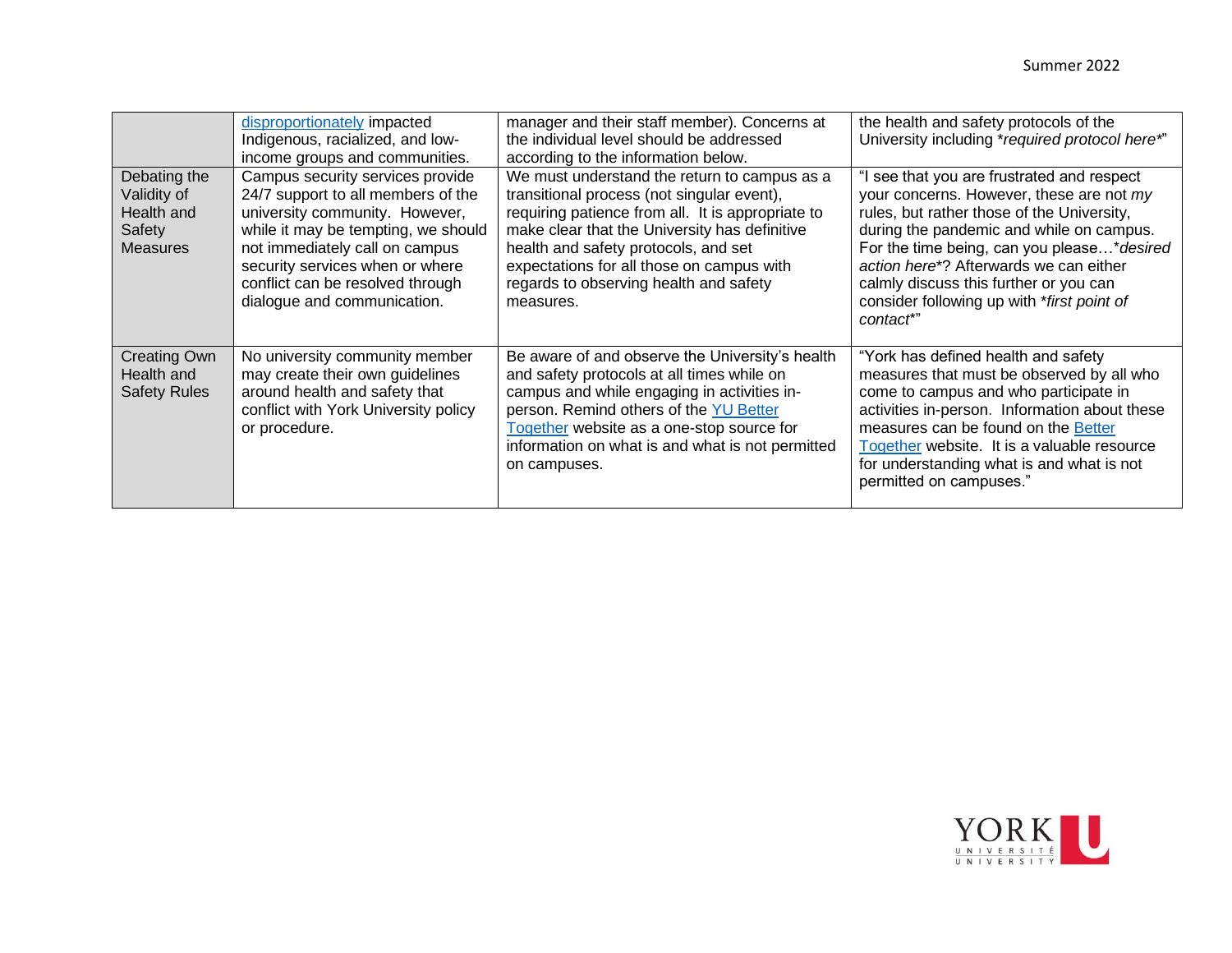## **CONFLICT RESOLUTION PATHWAYS**

The [Better Togther](https://www.yorku.ca/bettertogether/) website, including its extensive [FAQs](https://www.yorku.ca/bettertogether/faqs/) section, is a useful primary resource to help prevent and/or ease conflict if it arises.

*If conflict does arise, it should be resolved as close to the source as possible.* Members of the community are encouraged to address any issues promptly and informally as appropriate and respecting rights and privacy of all parties. Should informal attempts at resolution be unsuccessful or inappropriate and conflicts continue to persist, the parties should seek the advice and/or support of the contact person in their Department or Faculty who is responsible for responding to questions and concerns related to return-to-campus issues. These contacts are meant to extend processes currently followed at York to seek information and support in resolving issues.

York Security Services should only be contacted in situations where there is an immediate threat to personal safey that cannot be resolved with the assistance of the contact person listed below and requires an immediate [intervention](https://www.yorku.ca/bettertogether/wp-content/uploads/sites/299/2022/02/Additional-Information-on-Conflict-Resolution-and-Yorks-Intervention_Feb2022.pdf) by York Security Services.

| <b>Community Member</b>              | <b>First Point of Contact for Questions or Concerns</b>                                          |
|--------------------------------------|--------------------------------------------------------------------------------------------------|
| Undergraduate students               | Undergraduate Program Director (UPD) or designate in your unit's Undergraduate<br>Program office |
| Graduate students                    | Graduate Program Director (GPD) or designate in your unit's Graduate Program Office              |
| <b>Postdoctoral Visitors/Fellows</b> | Supervisor or Dean's/Principal's Office                                                          |
| Faculty members / Instructors        | Department Chair or Director of School or Dean's /Principal's office as appropriate              |
| <b>Teaching Assistants</b>           | <b>Course Director</b>                                                                           |
| <b>Administrative Staff</b>          | <b>Direct Manager</b>                                                                            |
| Research Staff                       | Direct Manager or Principal Investigator                                                         |
| <b>Academic Visitors</b>             | Dean's/Principal's Office                                                                        |

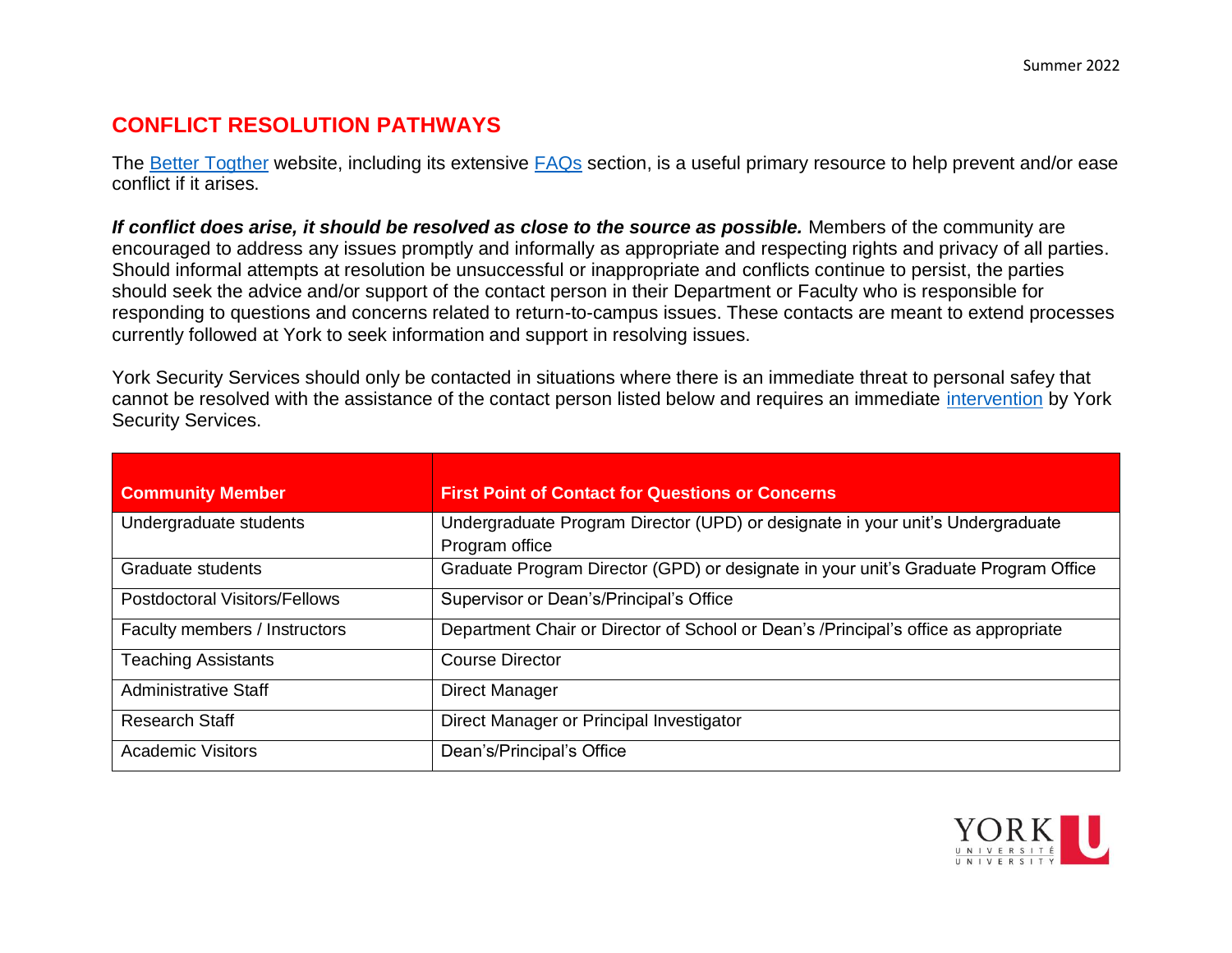| Non-York Resaerch Project Participants | The designated primary point of contact for all communications with York University |
|----------------------------------------|-------------------------------------------------------------------------------------|
|                                        | (e.g., the Principal Investigator or Research Project Manager)                      |
| <b>All Community Members</b>           | Questions or concerns can be submitted through the Better Together website at:      |
|                                        | https://www.yorku.ca/bettertogether/contact/                                        |
| <b>Vendors and External Partners</b>   | The designated primary point of contact for all communications with York University |

Many existing university policies and procedures can support conflict resolution. For example – and this is not an exhaustive list – the following existing University policies are available resources for community members: the Code of [Students Rights and Responsibilities,](https://secretariat-policies.info.yorku.ca/files/2020/08/CodeofRightsandResponsibilities.pdf) the [Senate Policy on Disruptive or Harassing Behaviour in Academic Situations,](https://www.yorku.ca/secretariat/policies/policies/disruptive-andor-harassing-behaviour-in-academic-situations-senate-policy/) and the [Healthy Workplace Policy.](https://www.yorku.ca/secretariat/policies/policies/healthy-workplace-policy/) In all instances, these policies are supported by specific [guidelines](https://vpap.info.yorku.ca/guidelines-for-managing-disruptive-student-behaviour-in-academic-settings/) and programs.

Depending on the nature of the concern, other university and provincial regulations may apply. Parties to a conflict are encouraged to identify and follow the appropriate university and external policies and seek out support from university offices as those policies are applied. These offices include, but are not limited to:

- Office of Student Community Relations <http://oscr.students.uit.yorku.ca/>
- York International <https://yorkinternational.yorku.ca/>
- Health, Safety and Employee Well-being <https://hr.info.yorku.ca/health-safety-employee-well-being/>
- Centre for Human Rights, Equity and Inclusion <http://rights.info.yorku.ca/>
- Student Counselling, Health & Well-being <https://counselling.students.yorku.ca/>
- Deans' Offices <https://atlas.cookie.uit.yorku.ca/atlas/servlet/atlas/>
- Office of the Ombudsperson <http://ombuds.info.yorku.ca/>
- York Security Services For emergencies call [416-736-5333,](tel:+14167365333) or from your office phone at extension **33333**, or for TTY at **416-736-5470**